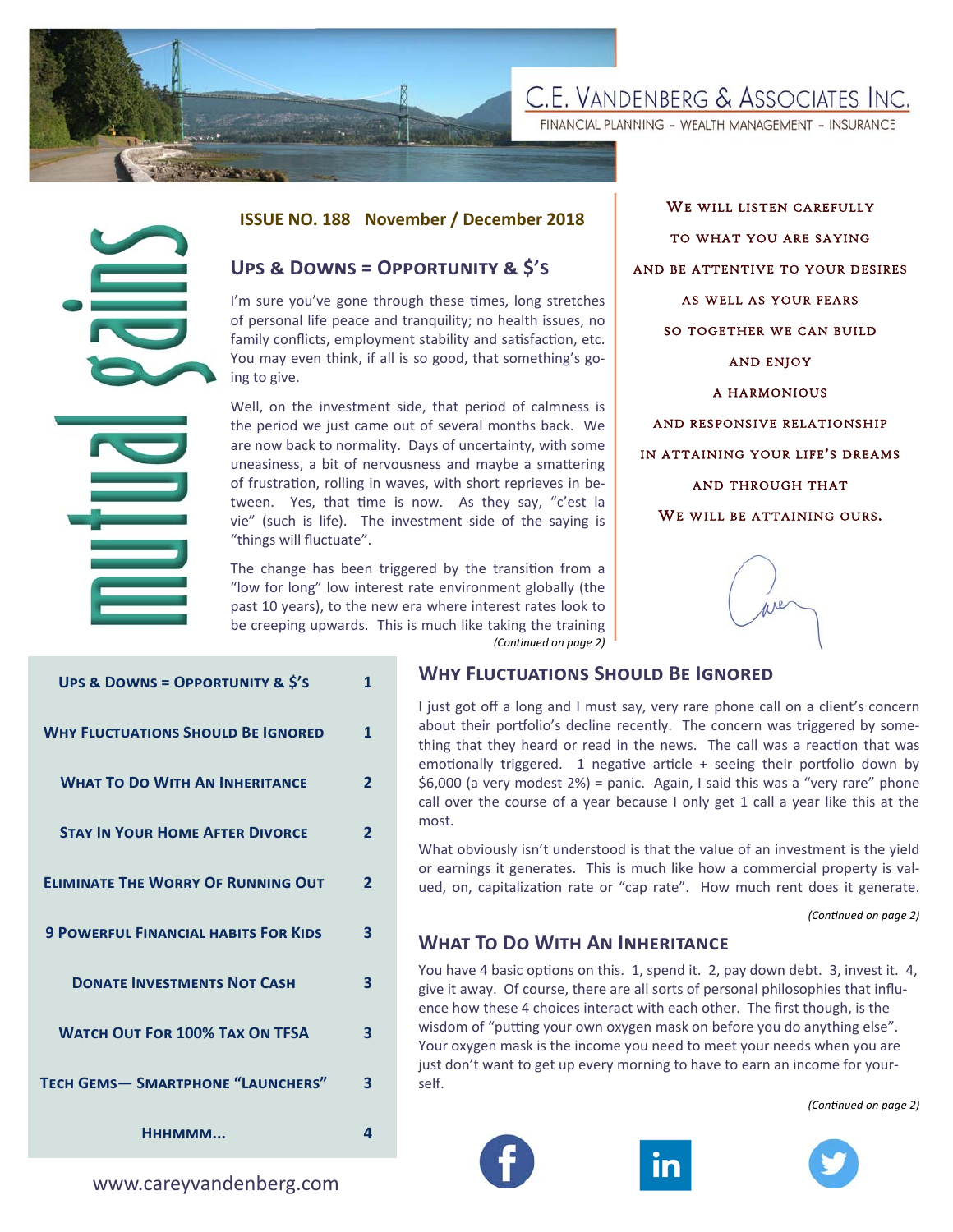#### *(Ups & Downs.ConƟnued from page 1)*

wheels off of a kid's bike after they have been racing around knowing they can't fall over. Without training wheels, they'll be travelling a bit slower for a while until they get adjusted and comfortable with their new reality. That is exactly why things have been a bit bumpy lately and will probably be for some time.

So what are some portfolio management teams doing? One in particular, who I work very closely with, gave me some stats. From January 1st to July 31st, 54% of their portfolio holdings had gone down in value. More holdings or "names" were down than were up. Average maximum decline of all those combined was –20%. What did they do? Buy more shares of decliners, increasing their number of shares by 11 to 822%. With all of that volatility, coupled with disciplined activity, the portfolio was +5.25%. Investment market volatility is a breeding ground for opportunity and they are loving this environment because.... success is where preparation and opportunity meet.

#### *(...Ignored… ConƟnued from page 1)*

That is the basis of determining what the asset is worth. Investments are fundamentally valued on how much income they produce along with how fast that income or earnings, are growing. Publicly traded share prices however can fluctuate in the short term based on all kinds of market "noise" (opinions, government comments, etc.) that analysts think may effect that. In the long term however, share prices come back to reflect the earnings that they produce.

Healthy companies grow their earnings over time. They do fluctuate with the economy however, earnings increase steadily and their share prices rise, almost in lock step. You can see this on the graph to the left. The example here is 500 US companies. Their aggregate market prices



(black line) goes up with their earnings. In a growing economy, earnings go up and therefore, share prices go up. It's that simple. The history of a capitalist society is your assurance that short term market fluctuations don't mean a thing. The only way this will break down completely is if everyone stops earning money and stop spending money. That isn't going to happen.

#### *(...Inheritance... ConƟnued from page 1)*

With that, you are investing your inheritance (assuming all your debt is gone). The primary vehicle choices one may think of are, RRSP, TFSA or income property. Although, If you want to create the most amount of retirement income per every \$1,000 invested, the RRSP and / or TFSA will be the 2 better options. That is a separate topic and one I'll go through in a BloG in the not too distant future.

If it has been projected (with a help of a Financial Planner) that your retirement income will not be high enough to being significantly effected by OAS clawbacks and you are earning income that is over \$50,000 AND you will be earning less during retirement than what you earn now, the RRSP will give you the most bang for your buck. The advantage with the RRSP is you automatically get 30—48% refunded back to you, giving you 30 to 48% more money to make money (compound) with.

The TFSA is your slam dunk, next best choice. The ability to compound money tax free is an incredible wealth builder. No tax to pay on the money you make and no tax to pay on using that money as income. No tax, period… ever. However, the TFSA is only good if you hold excellent long term investments in it. If you are just depositing your TFSA money into a relatively low, interest paying bank deposit vehicle, your benefits are negligible and as I have said before, a complete waste of a TFSA.

## **HOW TO STAY IN YOUR HOME AFTER DIVORCE**

The writing is on the wall. Divorce or separation is inevitable for you. With the disruption and turbulence that you have and continue to go through, being able to stay in your home will definitely help. As well, it could be financially advantageous not to sell your existing home. But, how can this be done?

Under the regular mortgage refinance rules, you are only allowed to refinance up to 80% of the property's value. However, if you are going through a separation / divorce, you can finance up to 95% of your home's value with the Spousal Buyout Program. In some cases you may be able to consolidate some debts to help with affordability. You do not have to pay Land Transfer Tax again and we may be able to "port" (transfer) an existing high-ratio CMHC or Genworth insurance to try and help save some money.

In any event, to qualify for this program, you must have good credit and you must be able to afford the mortgage on your income alone. Both you and your ex-spouse or partner must currently be on the deed to the property.

## **ELIMINATE THE WORRY OF RUNNING OUT OF MONEY**

If you die prematurely, there will most likely be lots of money left to pass on to your heirs. However, the longer you live, the higher the risk of you running out of money; money which you use to pay your ongoing living expenses. These 2 things can help with that:

Life Annuity— This acts like a pension plan. It gives you a guaranteed monthly income for the rest of your life. The older you buy it, the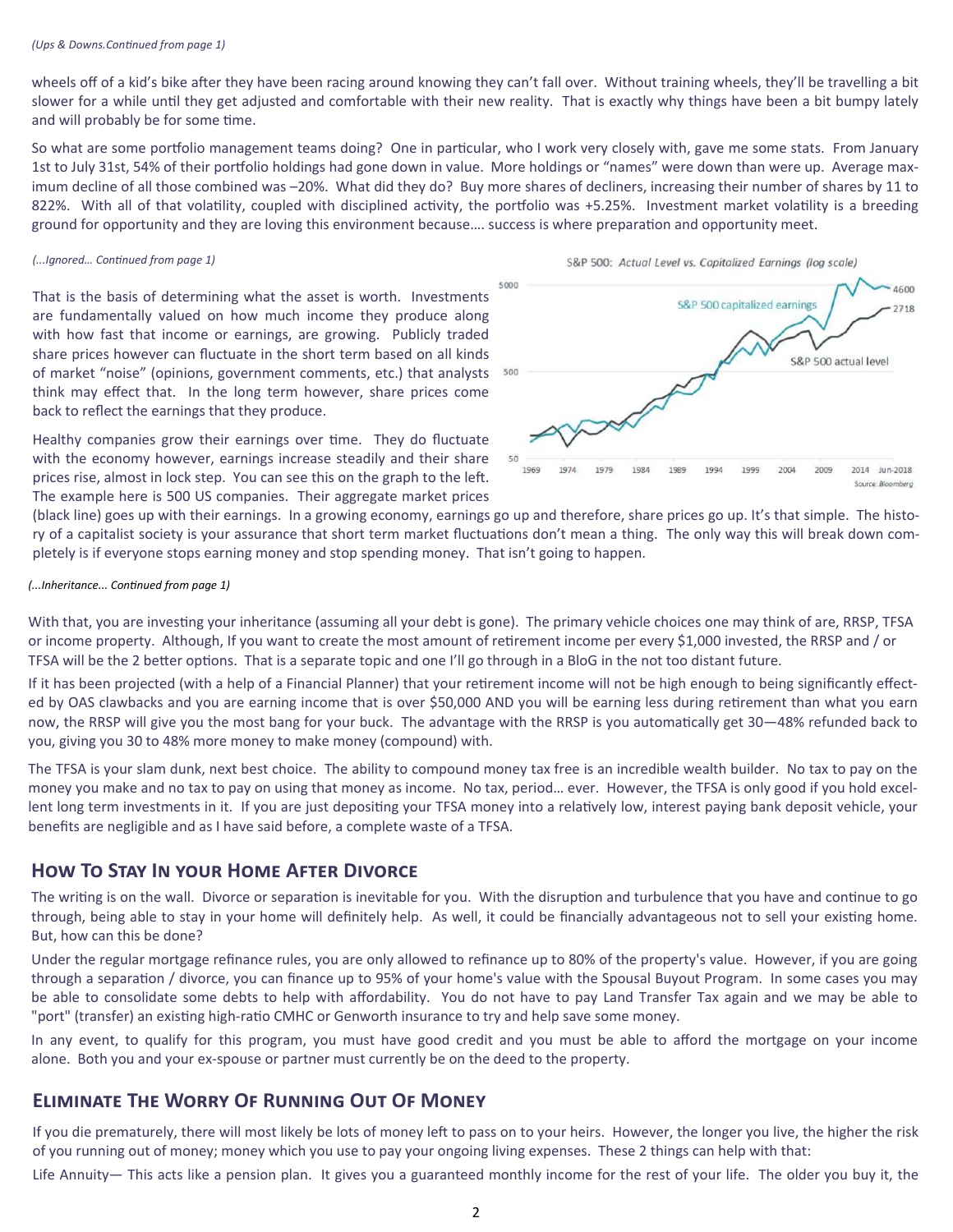higher your income will be. This can work especially well if you are past your world travelling phase of life and are more home and neighborhood focused. The last phase of your life can be about maximizing your income. You can choose to spend it all as it comes in, give it away or create a balance of spending what you want and tucking the surplus away for unexpected expenses. I've become more an advocate of this idea as I become more attuned to the nuances and family dynamics, of dealing with clients in their 80's and beyond.

Insured Annuity— Also known as a "Back to Back Annuity". This gives you everything I said above but, your monthly income that you receive will be less. This is because, part of the income will be used to buy a "permanent" life insurance policy. With a regular annuity, you make a trade with the insurance company. You give them a lump sum of money, they give you and your spouse a guaranteed life time of income. With an Insured Annuity, you are buying an insurance policy for the same dollar amount as what you used to buy the annuity. This way, when you and your spouse are gone, your estate gets a payout of the same amount you used to buy the annuity. In a nutshell, you get worry free income for the rest of your lives and you leave money for your beneficiaries.

## **9 POWERFUL FINANCIAL HABITS FOR KIDS (AND ADULTS)**

Kids who learn critical financial life skills early on, grow up to be successful leaders of their own lives. Here are 9 powerful financial habits that can make them be able to use money as a really effective tool. They can be the controllers of their money, rather than money be the controller of them.

- Develop a habit of dividing all of their earnings into Giving, Investing, Saving and Spending "pots". When 1 pot is empty, it's empty.  $1)$
- $2)$ Learn "Cash Flow Management". This is simply, where is my money coming from and where is it going?
- Write down Specific and Measurable goals, e.g., I want X dollars for this purpose by this date. This isn't only applicable to money but is  $3)$ a powerful results creator, applied to anything that one wants to accomplish. A habit that can be extremely fruitful over a lifetime.
- Learn how to solve problems. In the younger years, you will have to list out possible paths and their outcomes. When they get older, 4) let them think for themselves, critically. This will make them very resourceful through creative thinking.
- 5) Have them use cash initially and for a long period until they get to know what money feels like to take it in, as well as to allocate it.
- 6) Delay all purchases over a pre-determined dollar amount. This gives the brain time to pass emotional decisions and move to logic.
- Make their money work for them. Investing and growing their money means they will not have to rely on their pay cheque or govern-7) ment to supply their financial needs.
- Let mistakes be made. Mistakes = learning and builds confidence (let yourself feel pain watching your kids make their mistakes).  $\mathsf{R}$
- 9) Give freely of the amount you have dedicated for that purpose. This stifles hoarding and helps create awareness that their life's purpose isn't just about their own pleasures and satisfaction.

## **DONATE INVESTMENTS NOT CASH**

I'm writing this on the last Tuesday of November, a day that has been newly ordained as "Giving Tuesday". This follows the hyper consumption days of, Black Friday and Cyber Monday. Ironically, the order of giving has, for thousands of years, been to "give of your first fruits" but, we're in the 21s century where it seems timeless wisdom has been turned upside down. But I digress...

The way to donate money has traditionally been by way of cash (ie cheque, direct deposit and credit card). However, if you have investments that have gone up in value significantly, you will be much better off to give a portion of those investments instead. If you donate an appreciated asset, you transfer \$X to the charity of your choice. Normally, if you moved money like this to a family member or anyone else for that matter, you trigger a "deemed disposition". This means you sold it and thus you will have to pay tax on the capital gains. However, when giving to a charity, the government says no capital gains tax is triggered. The over all tax saving for an investment that has doubled in value, can be close to 75%. That means, your net cost is only approximately 25% of what you have donated. With cash donations, the tax savings maxes out at less than 50%.

# **WATCH OUT FOR 100% TAX ON TFSA**

Most people hold relatively conservative investments in their TFSA. There are some though that try to use a TFSA (or RRSP, RESP & RDSP) by artificially shifting value in and out of the plan, or using the TFSA to create substantial gains by trading in highly speculative investments. This is where you could be faced with paying all the gains you make to the government.

One way this is done is by over-contributing to a TFSA. You will pay a 1% penalty per month however, the objective is to earn much more than that and have it be completely tax free. There are many more ways to manipulate a "registered" plan, like a TFSA, for tax advantages, however, you face a substantial risk. A recent decision of the Tax Court of Canada revealed that the government can assess a 100% tax, essentially amounting to a complete confiscation of a person's TFSA.

# TECH GEMS- SMARTPHONE "LAUNCHERS"

I should have said "Android" rather than Smartphone because frankly, when talking about putting a different Launcher on your phone, as far as I know, you can only do that with Android phones. Apple products come the way they are and there really is very little you can do to customize it. However, an iPhone user, would have passed this great bit of info, by hence the "smartphone" title.

So what is a Launcher? It is a way to customize your phone to make it look and do things exactly, or as closely as you want it to. Samsung comes with it's own launcher, as does Sony, LG, Motorola, etc. They look similar but they all can work quite differently. If you install, as an